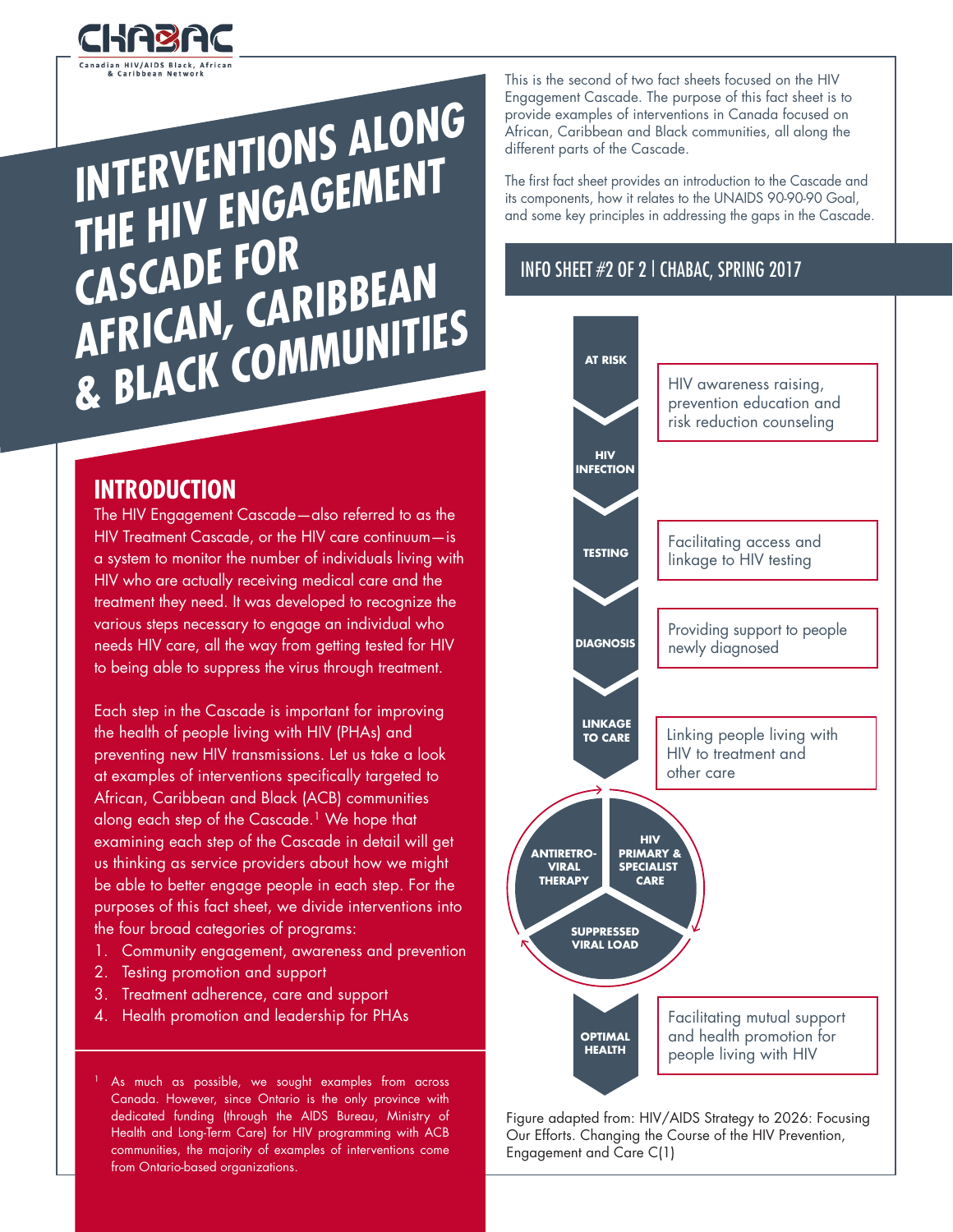## **WHAT ARE EXAMPLES OF ACB-FOCUSED INTERVENTIONS RELATED TO COMMUNITY ENGAGEMENT, HIV AWARENESS RAISING AND PREVENTION?**

Prevention is a shared responsibility and all people, regardless of their HIV status, have an important role to play. Prevention interventions are important first steps in the Cascade that reinforce later steps such as HIV testing, treatment, care and support. In the early parts of the Cascade, we want to ensure that individuals recognize that they may be at risk of HIV, and have information about how to prevent HIV in ways that fit with their lives. They should know that HIV is an important health issue in Canada among ACB communities and that HIV is preventable. At this part of the Cascade, interventions focus on building HIV

awareness and dismantling stigma and discrimination within ACB communities. Common methods are awareness raising events and social marketing, workshops, presentations and outreach opportunities to connect with ACB community members, often in partnership with other community groups like faith and spiritual centers, immigrant or refugee settlement agencies and community or cultural centers.

The following are a few examples of interventions being used in Canada to promote HIV awareness and prevent HIV among ACB people:

| <b>EXAMPLE</b><br><b>INTERVENTION</b>                                                  | <b>LOCATION</b>                                                                                                                                                                                                                                                                      | <b>DESCRIPTION</b>                                                                                                                                                                                                                                                                                                                                                                                                                                                                          | <b>FOR MORE INFORMATION</b>                                  |  |
|----------------------------------------------------------------------------------------|--------------------------------------------------------------------------------------------------------------------------------------------------------------------------------------------------------------------------------------------------------------------------------------|---------------------------------------------------------------------------------------------------------------------------------------------------------------------------------------------------------------------------------------------------------------------------------------------------------------------------------------------------------------------------------------------------------------------------------------------------------------------------------------------|--------------------------------------------------------------|--|
| <b>BrAlDing with</b><br>a Social Twist                                                 | BrAIDing with a Social Twist is a free hairdressing and health promotion program<br>Greater<br>for young women in North West Toronto. It teaches ACB youth aged 18-29 about<br>Toronto<br>braiding techniques, hair care, healthy relationships, sexual health and HIV/AIDS.<br>Area |                                                                                                                                                                                                                                                                                                                                                                                                                                                                                             | <b>Braids For AIDS</b><br>braidsforaids.com                  |  |
| <b>IT TAKES</b><br><b>COURAGE</b>                                                      | Ontario                                                                                                                                                                                                                                                                              | This initiative seeks to address HIV-related stigma in and with faith and<br>spiritual communities. Key components of the strategy include a video, website<br>and other resources for faith and spiritual leaders as well as front line workers.                                                                                                                                                                                                                                           | <b>ACCHO</b><br><u>ittakescouragenow.com</u>                 |  |
| <b>African</b><br><b>Communities</b><br>Program                                        | Calgary                                                                                                                                                                                                                                                                              | This program seeks to raise awareness, reduce risk, promote healthy decision<br>making, tackle stigma and break down barriers to testing in Calgary's African<br>communities. Education outreach reaches clients and staff of immigrant-<br>serving agencies, African businesses, churches or mosques, and community<br>gathering places.                                                                                                                                                   | <b>HIV Community Link</b><br>hivcl.org                       |  |
| <b>Harm</b><br><b>Reduction Program</b>                                                | Toronto                                                                                                                                                                                                                                                                              | This program focuses on reducing harms associated with substance use in ACB<br>communities. It delivers workshops on substance use, distributes harm reduction<br>tools, holds Harm Reduction Drop-in discussion sessions for ACB substance users,<br>and hosts special events in the community to raise awareness.                                                                                                                                                                         | <b>Black CAP</b><br><u>blackcap.ca</u><br>WHIWH<br>whiwh.com |  |
| 3MV                                                                                    | Toronto                                                                                                                                                                                                                                                                              | Many Men, Many Voices (3MV) is a 3-day retreat workshop for young Black men<br>in Toronto ages 16–29 who identify as gay, bisexual and/or transgender. The<br>program aims to build community and enhance self-esteem related to racial and<br>sexual identity, and address factors that may contribute to HIV and STI risk.                                                                                                                                                                |                                                              |  |
| <b>ACB Women Taking</b><br><b>Control over</b><br>HIV/AIDS and<br><b>Sexual Health</b> | Toronto                                                                                                                                                                                                                                                                              | This initiative recruits, trains and supports ACB women as community health<br>ambassadors to mobilize, engage and deliver HIV education among women in<br>their communities. The project has a team of 18 community health ambassadors<br>working with various formal and informal networks of ACB women and community<br>organizations that serve them across the Greater Toronto Area.                                                                                                   |                                                              |  |
| <b>Community</b><br><b>Engagement</b>                                                  | Edmonton                                                                                                                                                                                                                                                                             | This program has worked extensiverly in ACB communitties in and around Edmonton<br>for several years. Stigma and discrimination continue to be the major barriers for<br>ACB individuals and communitites to access testing, treatment, care and support.<br>Hightlighted activities include: High Tea for women, Grand marshalls at the Walk<br>for Life, Moms and Tots groups, Women's Conversation Café, and capacity building<br>workshops for healthcare and social service providers. | <b>HIV Edmotnon</b><br>www.<br>hivedmonton.com               |  |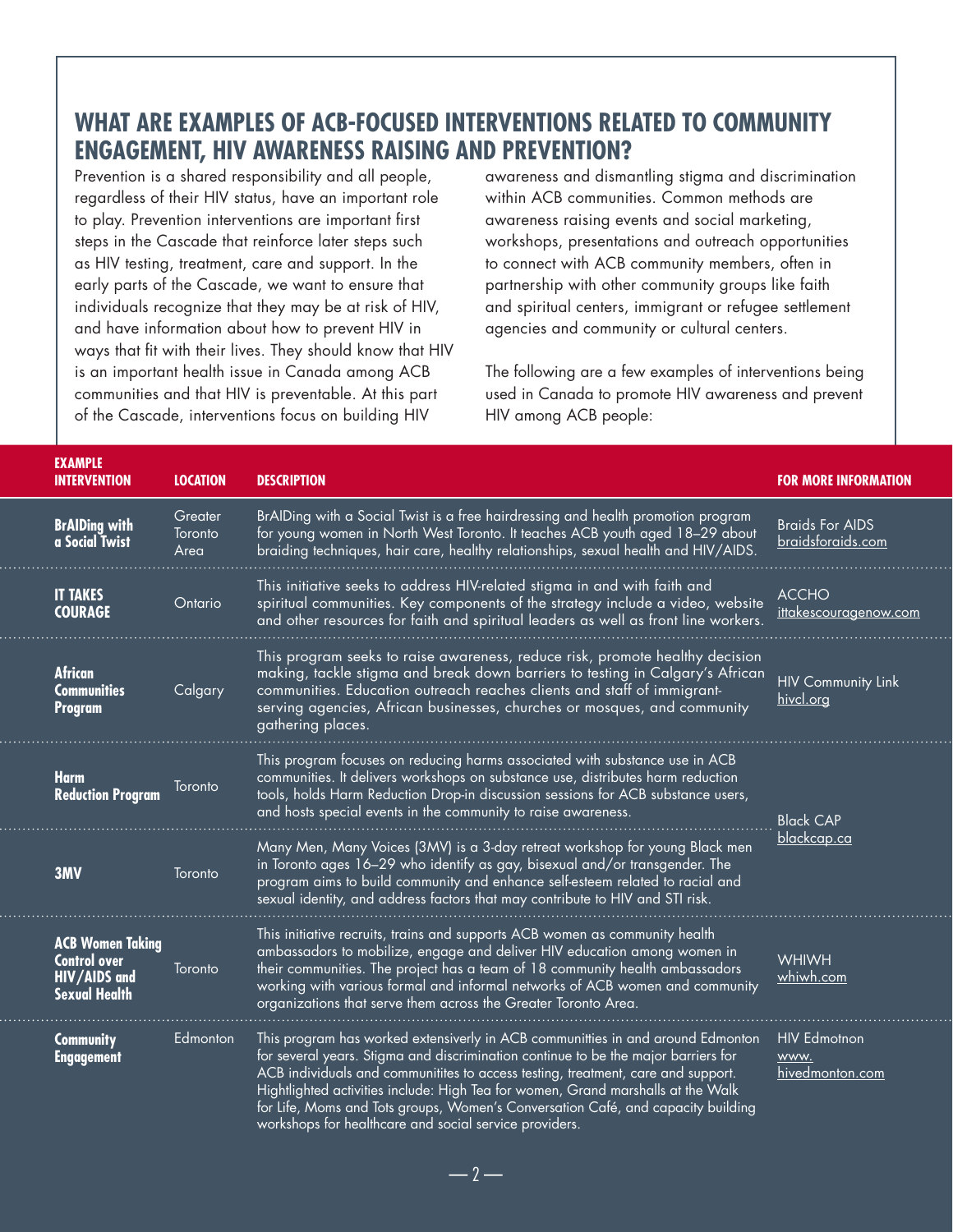# **WHAT ARE EXAMPLES OF ACB-FOCUSED INTERVENTIONS RELATED TO TESTING PROMOTION AND SUPPORT?**

Reducing the number of people who are unaware of their HIV status requires increased uptake and frequency of HIV testing. Increasing the frequency and rates of HIV testing will help diagnose people sooner after they have acquired HIV. To ensure that ACB people living with HIV know their HIV status, targeted programs are needed to let them know where and how to access different types of testing, encourage them to access testing that is barrier-free and convenient, and support them through a positive diagnosis, with effective pre- and post-test counseling. Programs targeting improved testing often include campaigns to improve awareness of HIV risk

and encourage people to get tested regularly, improving access to more acceptable types of HIV testing (e.g., point-of-care rapid testing), making the offer of HIV testing a routine part of healthcare to increase HIV test uptake, integrating HIV testing with testing for other STIs, and enhanced partner notification services to better identify and diagnose people who may have been exposed to HIV.

These are some of the interventions being used in Canada to promote HIV testing among ACB people and diagnose ACB people earlier:

| <b>EXAMPLE</b><br><b>INTERVENTION</b>                                               | <b>LOCATION</b>     | <b>DESCRIPTION</b>                                                                                                                                                                                                                                                                                                                                                                                                  | <b>FOR MORE INFORMATION</b>                                                                                                                                                                                                                  |
|-------------------------------------------------------------------------------------|---------------------|---------------------------------------------------------------------------------------------------------------------------------------------------------------------------------------------------------------------------------------------------------------------------------------------------------------------------------------------------------------------------------------------------------------------|----------------------------------------------------------------------------------------------------------------------------------------------------------------------------------------------------------------------------------------------|
| African, Caribbean<br>and Black Canadian<br><b>HIV/AIDS</b><br><b>Awareness Day</b> | National            | Launched in 2015, every February 7 <sup>th</sup> ,<br><b>African, Caribbean</b><br><b>Black Canadian</b><br>this event seeks to raise awareness that<br><b>HIV/AIDS</b><br><b>Awareness Day</b><br>the risk of HIV infection among ACB<br><b>February 7</b><br>Canadians is higher than among other<br>Canadians, and promotes the message:<br>"Start a conversation. Know your health<br>options. End the stigma." | <b>CHABAC</b><br>icad-cisd.com/chabac                                                                                                                                                                                                        |
| <b>Seasonal</b><br><b>Agricultural</b><br><b>Worker</b><br>Program                  | Southern<br>Ontario | This outreach program links Caribbean men to HIV testing<br>during peak seasons of the Seasonal Agricultural Worker<br>Program, using outreach workers who are themselves<br>newcomers and heterosexual Black men.                                                                                                                                                                                                  | AIDS Committee of Windsor<br><u>aidswindsor.org</u><br>Positive Living Niagara<br>positivelivingniagara.com<br>Regional HIV/AIDS Connection<br>out of London<br>hivaidsconnection.ca<br>AIDS Committee of Durham<br>Region<br>aidsdurham.com |
| <b>Project M</b>                                                                    | Toronto             | This prevention project specifically targets girls of Muslim<br>faith (mostly of African or Caribbean heritage), aged<br>14-29. The goal is to provide HIV prevention education<br>in a faith-aligned, gender-targeted and linguistically<br>mindful method.                                                                                                                                                        | <b>Africans in Partnership</b><br><b>Against AIDS</b><br>$q$ paa.ca                                                                                                                                                                          |
| <b>ACB Women</b><br><b>Know Your</b><br><b>Status Project</b>                       | Toronto             | This is a community-based pilot intervention/program that<br>takes HIV testing out of clinics and brings it into community<br>settings. It aims to increase uptake of HIV testing among ACB<br>women in Toronto through the engagement of community<br>organizations, women leaders and their social networks and<br>events based-testing during outreach.                                                          | <b>WHIWH</b><br><u>whiwh.com</u>                                                                                                                                                                                                             |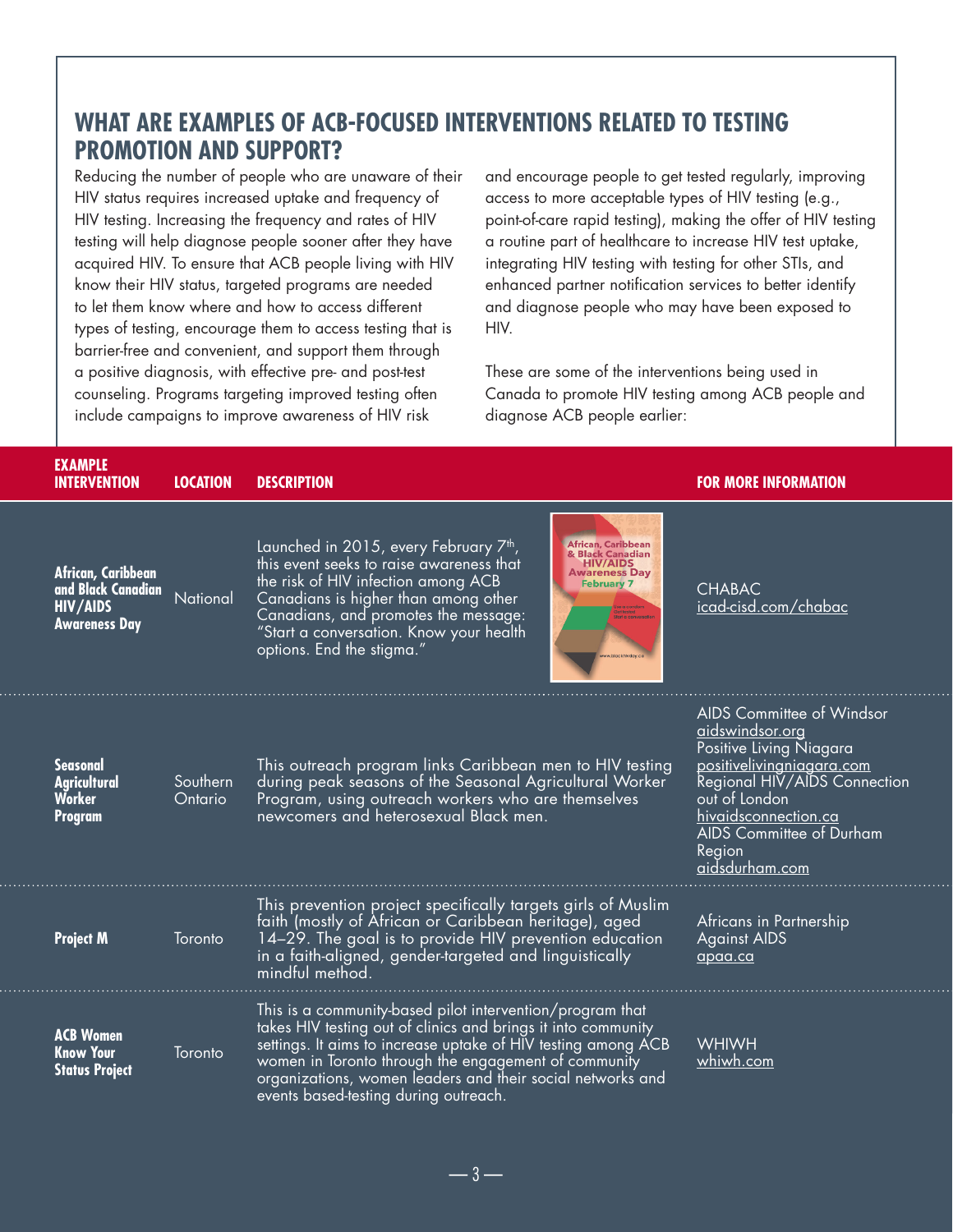## **WHAT ARE EXAMPLES OF ACB-FOCUSED INTERVENTIONS RELATED TO TREATMENT ADHERENCE, CARE AND SUPPORT?**

Linking people who receive a positive diagnosis to accessible and culturally appropriate care and support services is important to ensure that people living with HIV enter the next stages of the Treatment Cascade. Once linked to care, a person needs to be supported and monitored and receive counselling to determine when they are ready and eligible to start treatment. Research shows that delays in linkage to medical care after HIV diagnosis are associated with faster disease progression. Once a person decides to start treatment, remaining in care is important so a person can be supported in adhering to their medications and receive ongoing viral load monitoring to ensure that their treatment is working.

Interventions that improve linkage to care incorporate methods such as referral systems that link people diagnosed with HIV into care, case management, and peer navigator programs. Appropriate care and support for people living with HIV may include a wide range of services in addition to medical care, such as mental health, harm reduction and addiction services, adherence support, affordable housing and prevention counselling.

These are some of the interventions being used in Canada to promote HIV treatment among ACB people living with HIV:

| <b>EXAMPLE</b><br><b>INTERVENTION</b>                                                                                                          | <b>LOCATION</b>            | <b>DESCRIPTION</b>                                                                                                                                                                                                                                                                                                                                                                                                                                                                                                                                          | <b>FOR MORE INFORMATION</b>                                                   |
|------------------------------------------------------------------------------------------------------------------------------------------------|----------------------------|-------------------------------------------------------------------------------------------------------------------------------------------------------------------------------------------------------------------------------------------------------------------------------------------------------------------------------------------------------------------------------------------------------------------------------------------------------------------------------------------------------------------------------------------------------------|-------------------------------------------------------------------------------|
| Clinic 554                                                                                                                                     | Fredericton                | This family practice includes a physician-Dr. Adrian<br>Edgar-who provides HIV clinical care for new Canadians,<br>and is committed to principles of patient-driven healthcare<br>(respect, inclusiveness, patient empowerment, caring, safety,<br>harm-reduction, sex-positive, gender-celebratory care, anti-<br>racist and feminist practices, and full-scope reproductive<br>care).                                                                                                                                                                     | Clinic 554<br>clinic554.ca                                                    |
| <b>Afro-Canadian</b><br><b>Positive Network</b><br>of BC (ACPNET-BC)                                                                           | <b>British</b><br>Columbia | ACPNET offers appropriate cultural one-on-one adherance<br>support, provided in the member's specific language, as<br>well as a buddy program where current members pair<br>with a newcomer member and provide care and support<br>related to HIV issues.                                                                                                                                                                                                                                                                                                   | Facebook: Afro-Canadian<br>Positive Network of BC<br>Twitter: @acpnetbc       |
| <b>ETSN (Ethno-</b><br>racial Treatment<br><b>Support Network)</b><br><b>Peer Treatment</b><br><b>Counselor Training</b>                       | Toronto                    | Learning and Helping Out: Peer Treatment & Counseling<br>Training for Culturally Diverse Communities is an<br>intensive training course facilitated by treatment experts,<br>HIV-positive peers and health service providers about<br>the health and treatment issues related to HIV (e.g.,<br>understanding and monitoring lab results, starting or<br>changing HIV therapy, side effects, making sense of HIV<br>research information, communication skills with health<br>care providers, peer counseling, and presentation and<br>facilitation skills). | Committee for Accessible<br><b>AIDS</b> Treatment<br><u>hivimmigration.ca</u> |
| <b>HIV Edmonton</b><br><b>Intensive</b><br><b>Support &amp;</b><br><b>Outreach</b><br><b>Navigation</b><br>Program-Start<br>Date April 1, 2017 | Edmonton                   | This program seeks to increase the capacity of ACB<br>individuals and communities affected by HIV and AIDS<br>to access testing, care and support. Activities include the<br>provision of one-on-one support through an intensive case<br>management approach for 12-15 multibarriered and/or<br>highly vulnerable ACB individuals living with HIV per year;<br>flexible support and outreach to assist ACB individuals aged<br>30-40 years with varying needs; and facilitation of a variety<br>of health promotion activities.                            | hivedmonton.com                                                               |

— 4 —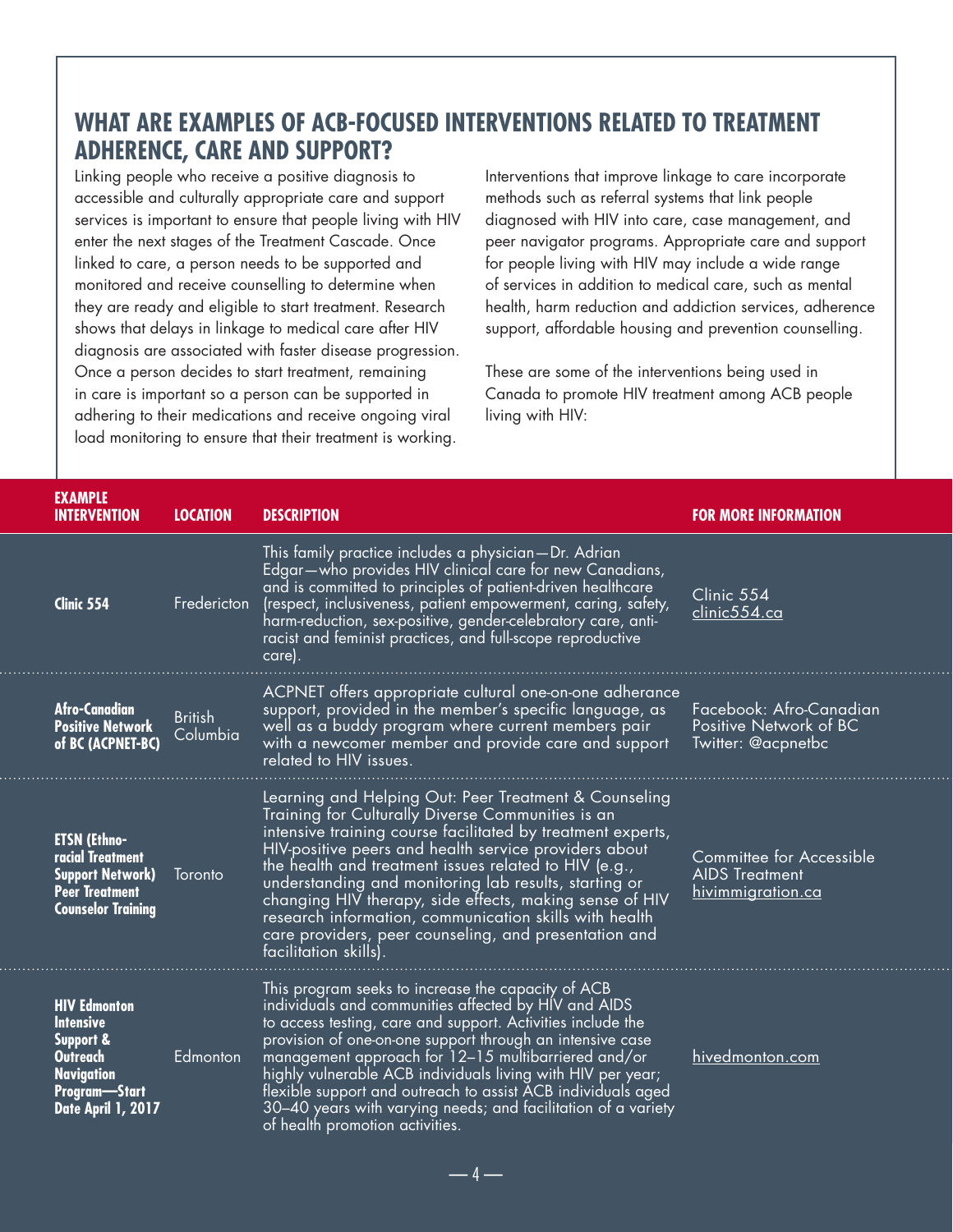# **WHAT ARE EXAMPLES OF ACB-FOCUSED INTERVENTIONS RELATED TO HEALTH PROMOTION AND LEADERSHIP FOR PHAS?**

Finally, to achieve and maintain optimal health and a high quality of life, people living with HIV need to be supported to live life to the fullest (including social inclusion and sexual well-being), and remove the underlying reasons that they may drop out of care or find it difficult to adhere to treatment. Research shows that a combination of medical care and additional types of care and support improve the health outcomes of people living with HIV and curb subsequent HIV transmission. Programs that offer psychosocial supports, such as housing and food security programs, can reduce structural barriers to engagement in HIV care and treatment. Programs

that support people living with HIV can help them to live healthy sexual lives and incorporate prevention as part of their overall health and well-being. It is critical that human rights are respected and that people are empowered through information to make decisions about testing and treatment that are right for them. This includes information about the legal requirement to disclose prior to some sexual activities.

These are some of the interventions being used in Canada to promote the health and leadership of ACB people living with HIV:

| <b>EXAMPLE</b><br><b>INTERVENTION</b>                                                      | <b>LOCATION</b>    | <b>DESCRIPTION</b>                                                                                                                                                                                                                                                                                                                                                                                                      | <b>FOR MORE INFORMATION</b>                                                                                                                                             |
|--------------------------------------------------------------------------------------------|--------------------|-------------------------------------------------------------------------------------------------------------------------------------------------------------------------------------------------------------------------------------------------------------------------------------------------------------------------------------------------------------------------------------------------------------------------|-------------------------------------------------------------------------------------------------------------------------------------------------------------------------|
| African-<br><b>Caribbean and</b><br><b>Black Canadian</b><br>support group                 | Ottawa             | This monthly support group for people of African-<br>Caribbean descent living with HIV provides a confidential<br>space where peers can come together to share and learn<br>from each other, prepare and share a homemade meal,<br>and hear from knowledgeable guest speakers to discuss<br>relevant topics. On-site child care is also provided.                                                                       | AIDS Committee of Ottawa<br>aco-cso.ca/support                                                                                                                          |
| Newcomer's<br><b>Sexual Health</b><br><b>Promotion Project</b>                             | Toronto            | This program is for newcomers living with HIV who<br>face access barriers and difficulty obtaining medical,<br>employment, housing supports. This peer-based program<br>promotes healthy sexuality, provides links and referrals to<br>related services, provides information about immigration<br>polices and health care coverage, and provides<br>information about HIV disclosure and criminalization.              | Committee for Accessible<br><b>AIDS Treatment</b><br>hivimmigration.ca                                                                                                  |
| <b>African and</b><br><b>Caribbean</b><br><b>Comunity</b><br><b>Development</b><br>Program | Waterloo<br>Region | This program offers culturally and linguistically appropriate<br>support services to ACB newcomers living with HIV,<br>helping to address immigration and settlement needs,<br>provide employment/education credential guidance,<br>and providing social connection for newcomers who<br>are feeling isolated in activities such as: ACB Men's<br>Mentorship program, community gardens, and monthly<br>Cooking Circle. | <b>ACCKWA</b><br>acckwa.com                                                                                                                                             |
| <b>Knowledge</b><br>into Action<br>(KiA) Women's<br>Group                                  | Winnipeg           | African women living with HIV share their experiences of<br>living with HIV, immigration and settlement, and issues of<br>stigma and resilience. Shared projects include gardening,<br>knitting, community-based research, and collaboration with<br>local indigenous women living with HIV.                                                                                                                            | <b>Sexuality Education</b><br>Resource Centre MB<br>http://www.serc.<br>mb.ca/research/african-<br>immigrant-women-and-<br><u>hiv-perspectives-care-and-</u><br>support |

 $-5-$